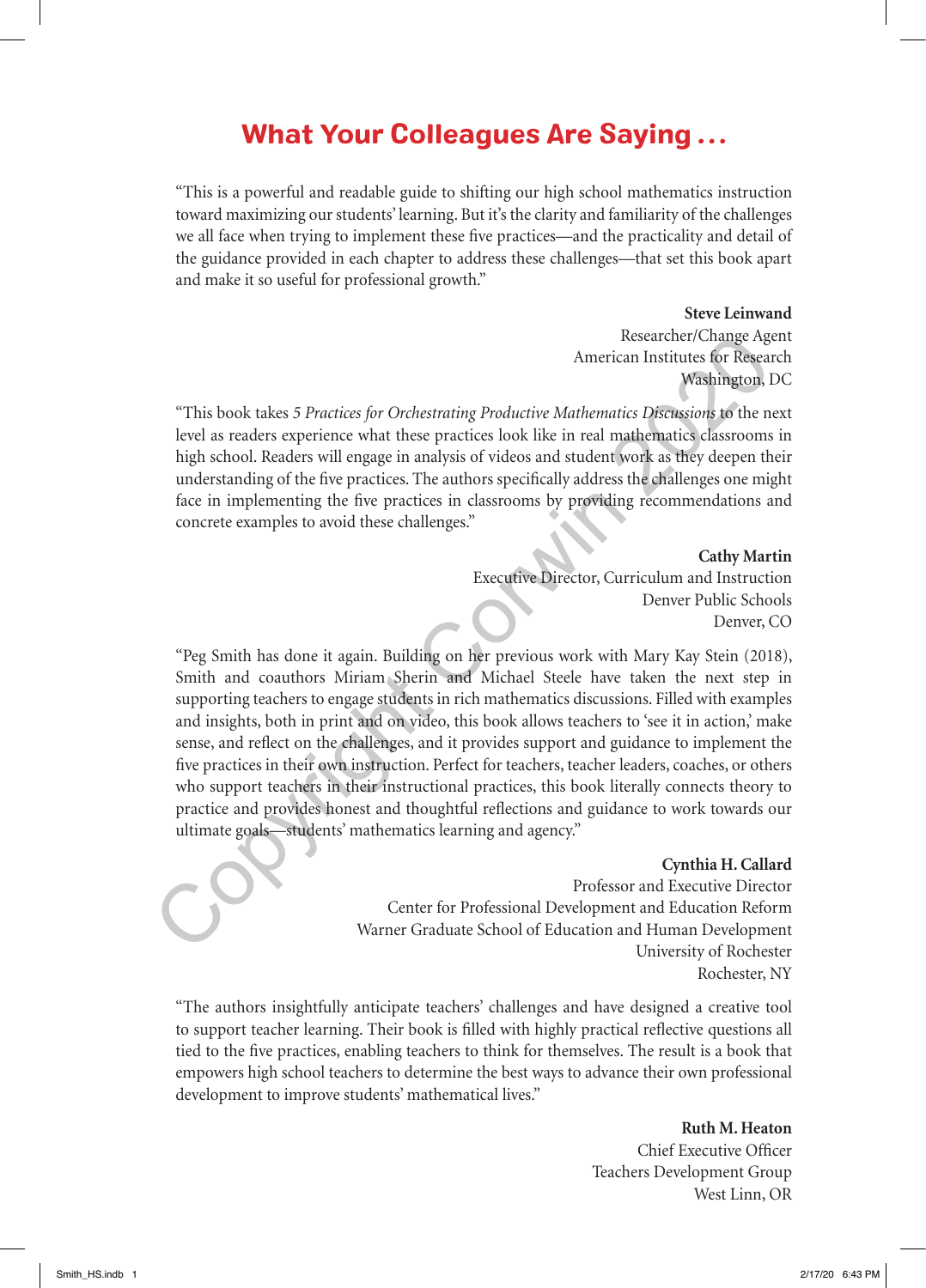"This book is packed with practical guidance, support, and actual footage of what it looks like to enact ambitious teaching through these practices. If there's a teacher or leader out there wondering how to ensure their classroom embraces ambitious teaching that is empowering and equitable, this is your guide. Read it. Practice it. Make it yours. There just isn't anything else out there pushing us to think and act as strategically in our math classrooms like this does."

### **Levi J. Patrick**

Assistant Executive Director of Curriculum and Instruction Oklahoma State Department of Education

"At Illustrative Mathematics we were looking for a framework that would enable us to embed in our curriculum ambitious but achievable goals for teacher practice. The five practices was the perfect fit: a memorable, learnable set of principles that could be used by novice and veteran teachers alike to get their students thinking and sharing their reasoning."

## **Bill McCallum**

President, Illustrative Mathematics University Distinguished Professor of Mathematics University of Arizona

"One of the biggest struggles I faced when teaching high school mathematics was finding a way to teach students through problem solving. After multiple lesson flops, I was beginning to think that teaching through task was just not something that was possible for me and my students. When I first read *The 5 Practices For Orchestrating Productive Mathematics Discussions*, I now knew *what* specifically I had been overlooking and *why* I was struggling, but it took me years of practice to start to understand *how* to implement these practices effectively and consistently. Now, high school math teachers have the benefit of being able to unpack the *what*, *why*, AND the *how* with *The 5 Practices In Practice: Successfully Orchestrating Mathematics Discussions in Your High School Classroom* book and multimedia resources to begin transforming how you do business in your math class right now." our curriculum ambitious but achievable goals for teacher practice. The five practices was<br>perfect fit: a memorable, learnable set of principles that could be used by novice and<br>perfect fit: a memorable, learnable set of

# **Kyle Pearse**

K-12 Mathematics Consultant Belle River, Ontario

"Insightful, go-to handbook for high school math class. This book addresses many questions and challenges I had while implementing the 5 practices into my high school classroom. The insightful examples give me a window into learning how to effectively apply the 5 practices so I can teach ambitiously so that my students deepen their understanding and enjoyment of mathematics."

### **Jon Orr**

High School Math Teacher John McGregor Secondary School Chatham, Ontario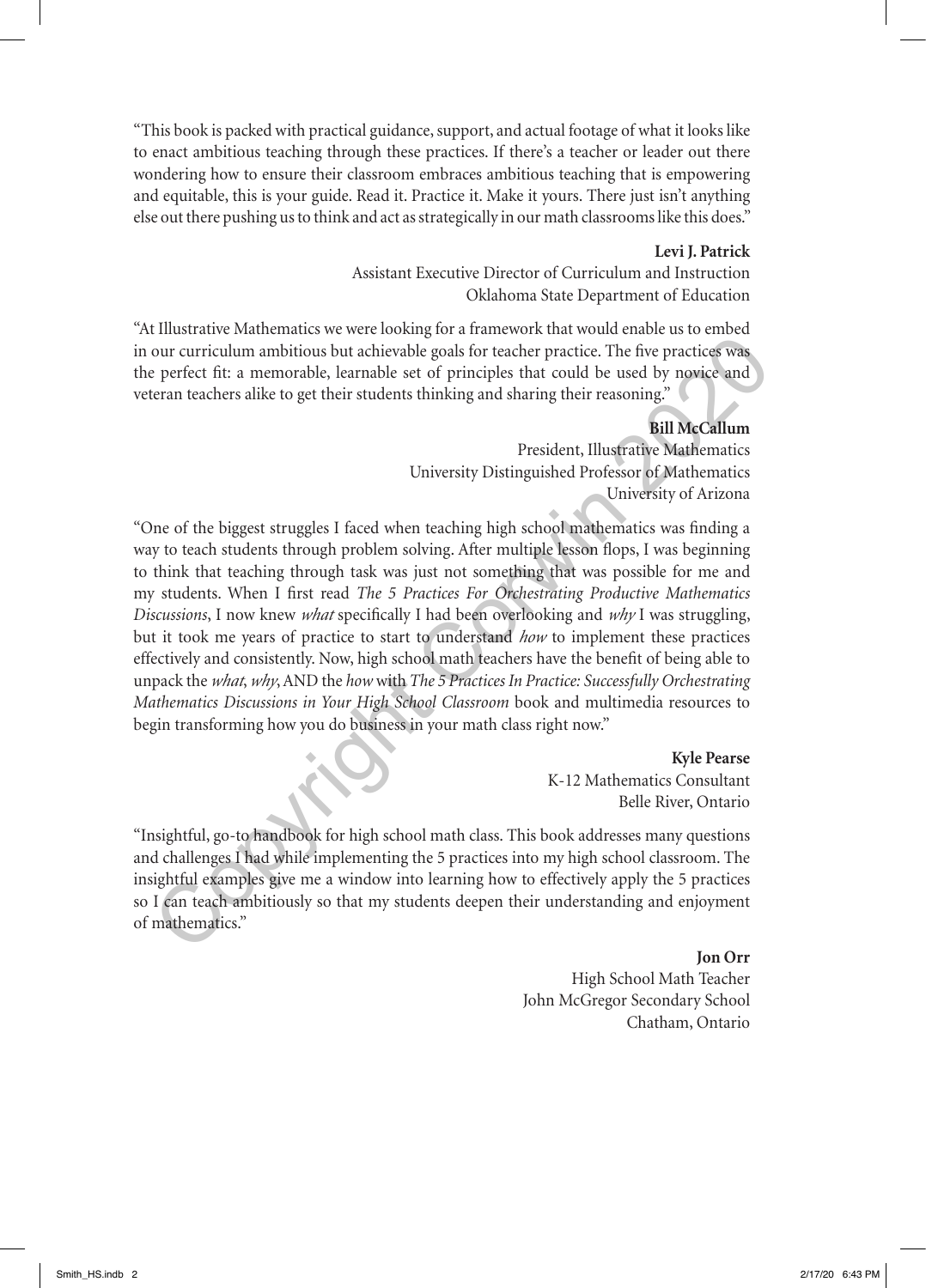*"The Five Practices in Practice: Successfully Orchestrating Mathematics Discussion in Your High School Classroom* makes the five practices accessible for high school mathematics teachers. Teachers will see themselves and their classrooms throughout the book. High school mathematics departments and teams can use this book as a framework for engaging professional collaboration. I am particularly excited that this book situates the five practices as ambitious and equitable practices."

### **Robert Q. Berry, III**

NCTM President 2018–2020 Samuel Braley Gray Professor of Mathematics Education University of Virgina

"The five practices can help high school students express their thinking, make connections, and form deep mathematical connections. In the *Five Practices in Practice: High School*, the authors bring the practices to life, including video clips showing how teachers respond to student thinking in real time."

> **Carl Oliver** Assistant Principal City-As-School High School New York, NY

"*The Five Practices in Practice* is a valuable tool for teacher teams who are ready to dig into the challenging work of collaboratively planning lessons that engage all students in learning rigorous mathematics through high-quality tasks and rich discourse."

> **Jennifer Lawler** Coordinator of Mathematics Kenosha Unified School District Kenosha, WI

"This book is an amazing resource. The five (six) practices are illustrated through classroombased examples in a way that they come alive. As a reader, I can see the practices, I can make sense of them, and I feel supported to implement them thanks to the different resources provided (e.g., examples of tasks and questions, reflection prompts, teachers' testimonials, video clips). The book is organized in such a way that there is something for everyone, from the single teacher who wants to work on implementing the practices, to a group of teachers in a book study-group, or the teacher educator working with prospective teachers. I can even see using it as part of a professional learning community with college faculty teaching introductory mathematics courses." University of Virgy and form deep mathematical connections. In the Five Practices in Fractices in Fractices in Pactices in Fractices in Fractices in Pactices in Pactices in Pactices in Pactices in Pactices in Pactices and

### **Marta Civil**

Professor of Mathematics Education Roy F. Graesser Endowed Chair University of Arizona